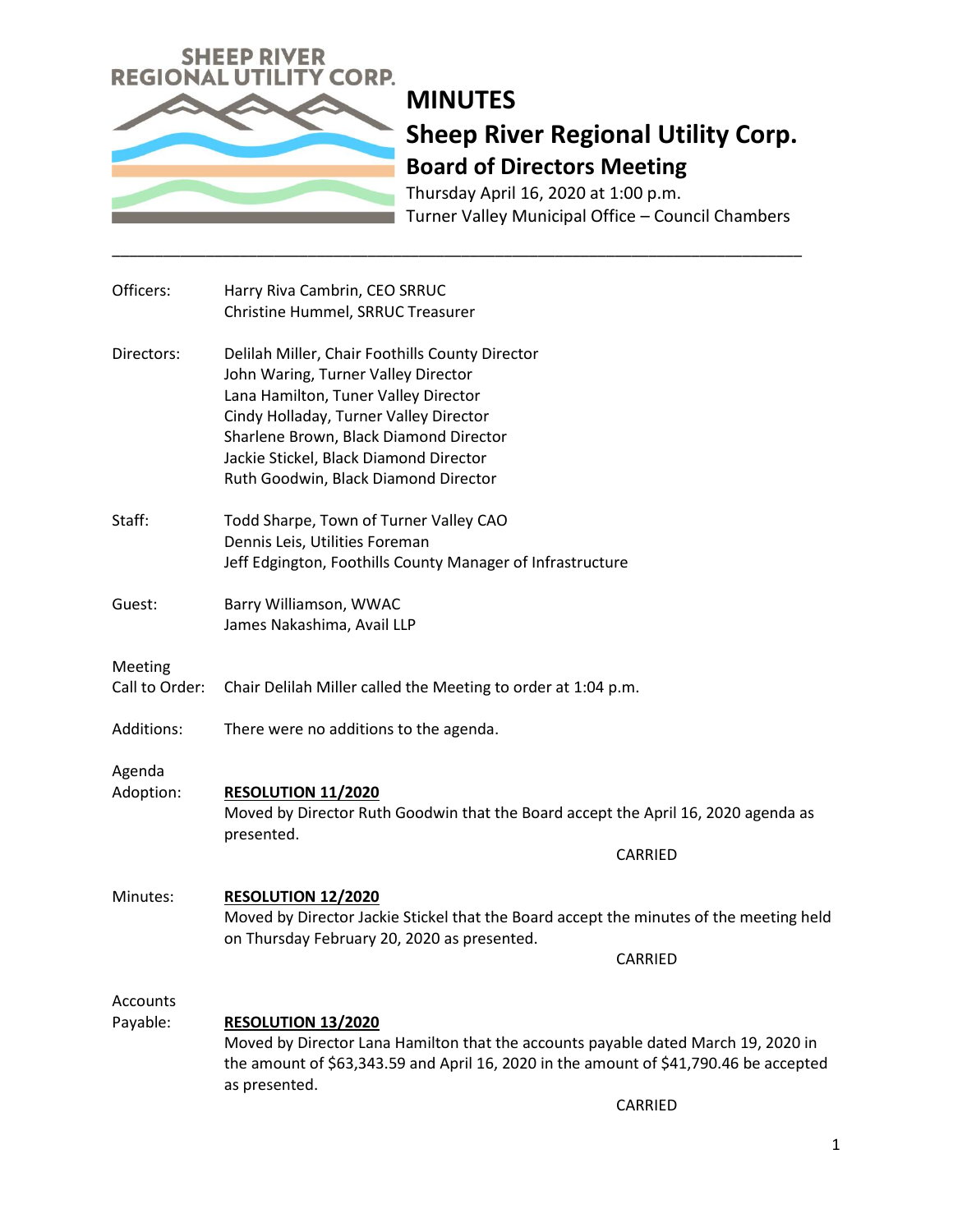

Thursday April 16, 2020 at 1:00 p.m. Turner Valley Municipal Office – Council Chambers

### Statement of Operating Revenues &

Expenses: Christine Hummel discussed Statement of Operating Revenues & Expenses.

\_\_\_\_\_\_\_\_\_\_\_\_\_\_\_\_\_\_\_\_\_\_\_\_\_\_\_\_\_\_\_\_\_\_\_\_\_\_\_\_\_\_\_\_\_\_\_\_\_\_\_\_\_\_\_\_\_\_\_\_\_\_\_\_\_\_\_\_\_\_\_\_\_\_\_\_\_\_\_\_\_\_\_

#### **RESOLUTION 14/2020**

Moved by Director Sharlene Brown that the Statement of Operating Revenues and Expenses dated February 28, 2019 be accepted as presented.

CARRIED

Jeff Edgington entered the meeting at 1:21 p.m.

### **RESOLUTION 15/2020**

Moved by Director Ruth Goodwin that administration draft a letter to Alberta Environment and Parks (AEP) regarding the relaxation of water testing.

CARRIED

Capital

Reserves: Christine Hummel discussed the Transfer to 2019 Capital Reserves.

#### **RESOLUTION 16/2020**

Moved by Director Cindy Holladay that the Board amend the 2019 transfer to capital reserves to \$18,500.00.

CARRIED

#### **Operations**

Update: Dennis Leis & Harry Riva Cambrin discussed.

- 1. Plant is running fine with no issues.
- 2. 3-month stockpile of supplies in case of shortages.
- 3. Reservoir level dropping, down 1.5 meters from full level.
- 4. Working with MPE & Stantec to get well 5 back up running. Otherwise, a license transfer is an option.
- 5. AEP pushed lead testing to 2021. No written communication received as of yet.

Todd Sharpe entered the meeting at 1:31 p.m.

James Nakashima entered the meeting at 1:32 p.m.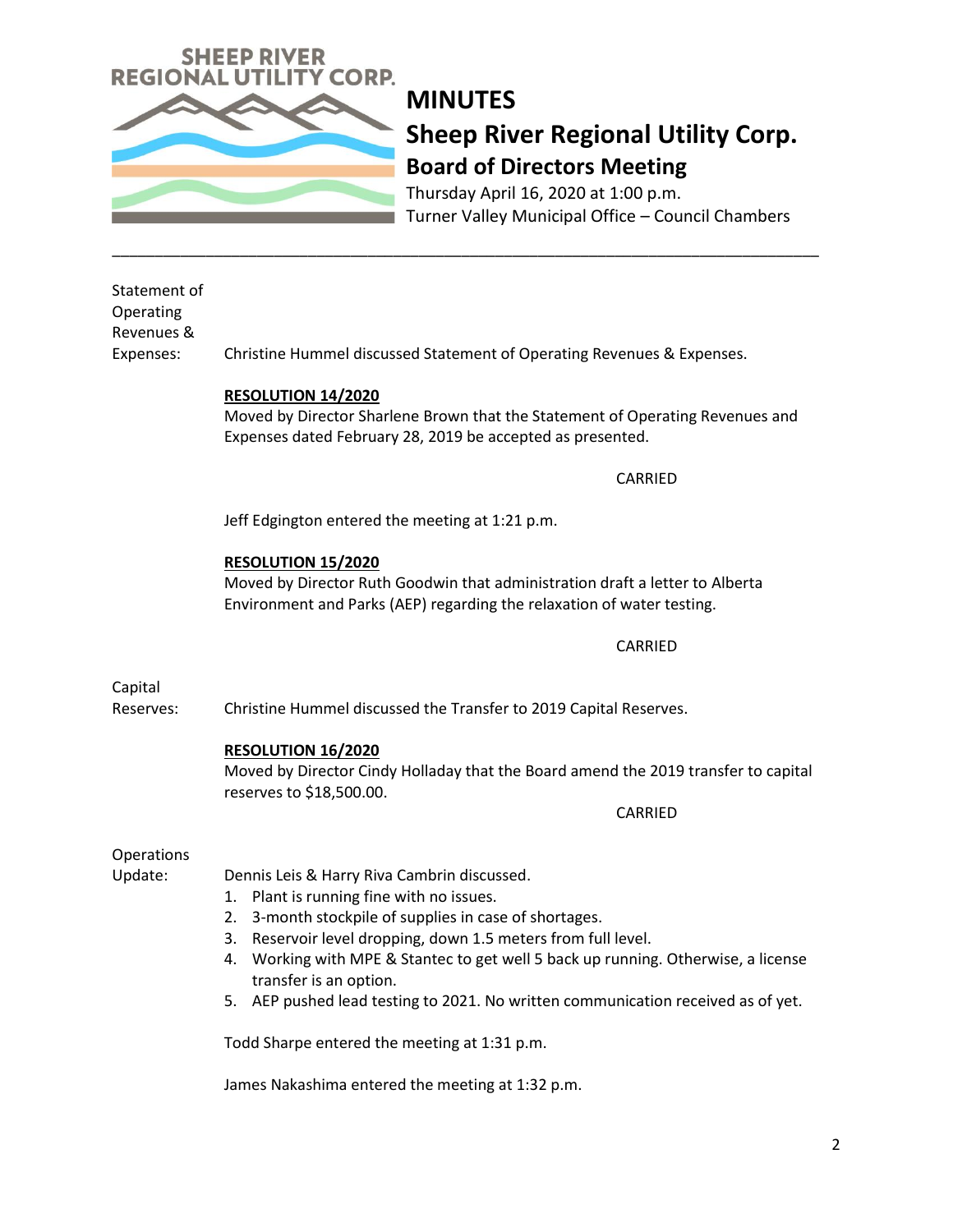

Thursday April 16, 2020 at 1:00 p.m. Turner Valley Municipal Office – Council Chambers

#### **RESOLUTION 17/2020**

Moved by Director John Waring that the Operations Update be accepted for information as presented.

\_\_\_\_\_\_\_\_\_\_\_\_\_\_\_\_\_\_\_\_\_\_\_\_\_\_\_\_\_\_\_\_\_\_\_\_\_\_\_\_\_\_\_\_\_\_\_\_\_\_\_\_\_\_\_\_\_\_\_\_\_\_\_\_\_\_\_\_\_\_\_\_\_\_\_\_\_\_\_\_\_\_\_

CARRIED

Financial

Statements: 2019 Consolidated Financial Statement Presentation – James Nakashima, Avail LLP.

### **RESOLUTION 18/2020**

Moved by Director Ruth Goodwin that the Board accept the Consolidated Financial Statements for 2019, as prepared by Avail, LLP.

CARRIED

#### Monthly Water

Usage Report: Dennis Leis discussed the Monthly Water Usage reports dated February 29, 2020 and March 31, 2020.

#### **RESOLUTION 19/2020**

Moved by Director Jackie Stickel that the Monthly Water Usage Reports dated February 29, 2019 and March 31, 2020 be accepted for information.

#### CARRIED

Communications

Update: Discussed website updates.

Annual

Reports: 2019 Annual Reports – Turner Valley & Millarville Crossing – Harry Riva Cambrin & Dennis Leis discussed.

#### **RESOLUTION 20/2020**

Moved by Director Lana Hamilton that the 2019 Annual Reports be accepted for information as presented.

#### CARRIED

#### Old Business: Discussed old business from WWAC meeting on February 3, 2020.

- 1. Discussed SRRUC water testing requirements. **Action:** Dennis Leis to provide water sampling reports to WWAC.
- 2. Annual Review of TOR (Terms of Reference)